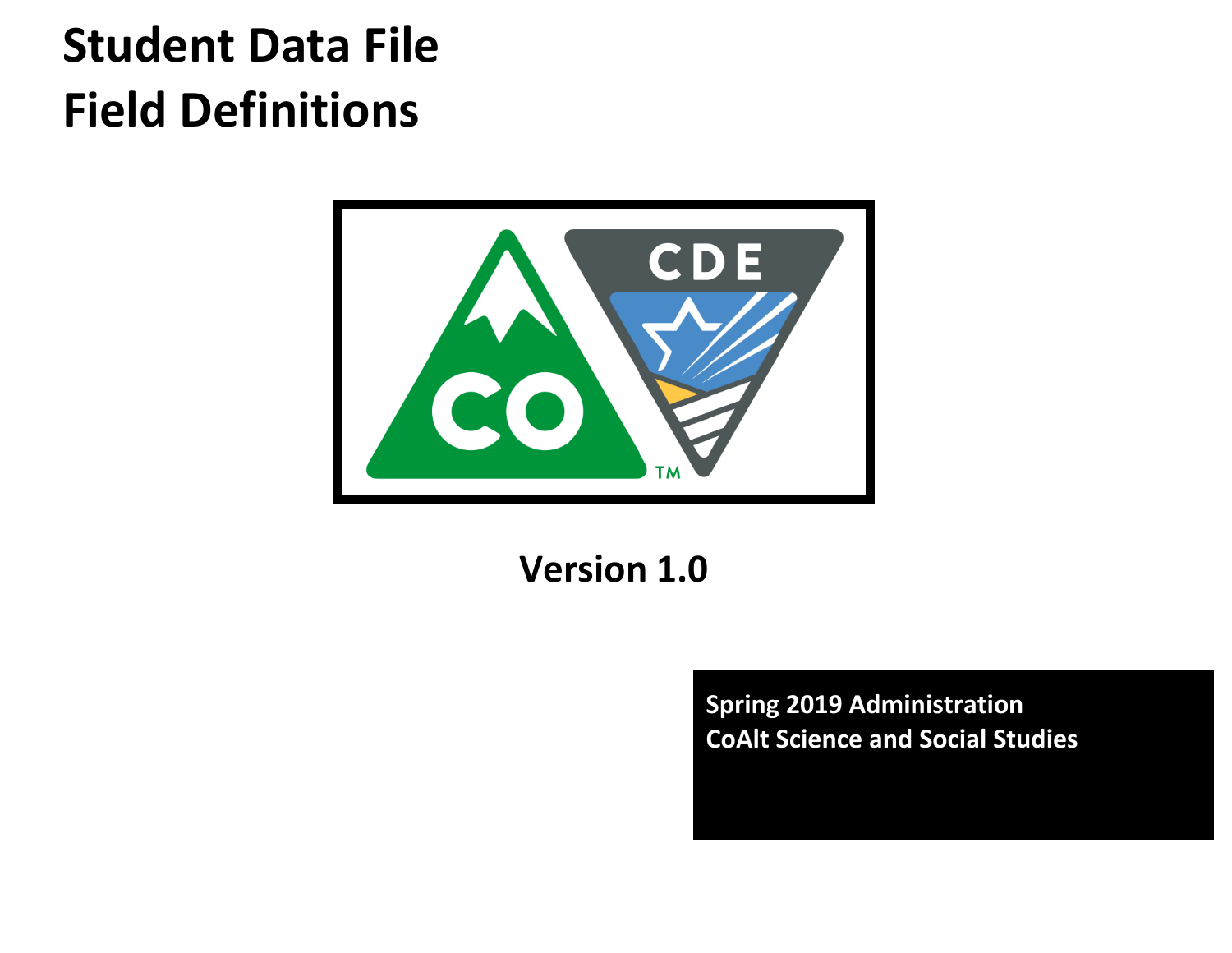

## **Document Revisions**

| <b>Revision Date</b> | <b>Version</b> | <b>Description</b>                  |
|----------------------|----------------|-------------------------------------|
| 5/14/2019            | v.⊥            | Initial Version                     |
| 6/3/19               | <b>L.U</b>     | CDE edits incorporated for Baseline |

If assistance is needed, call 1-888-687-4759 or visit *<https://co.pearsonaccessnext.com/>*, sign in to your account, and select Contact COLORADO Support.

Copyright 2019, Pearson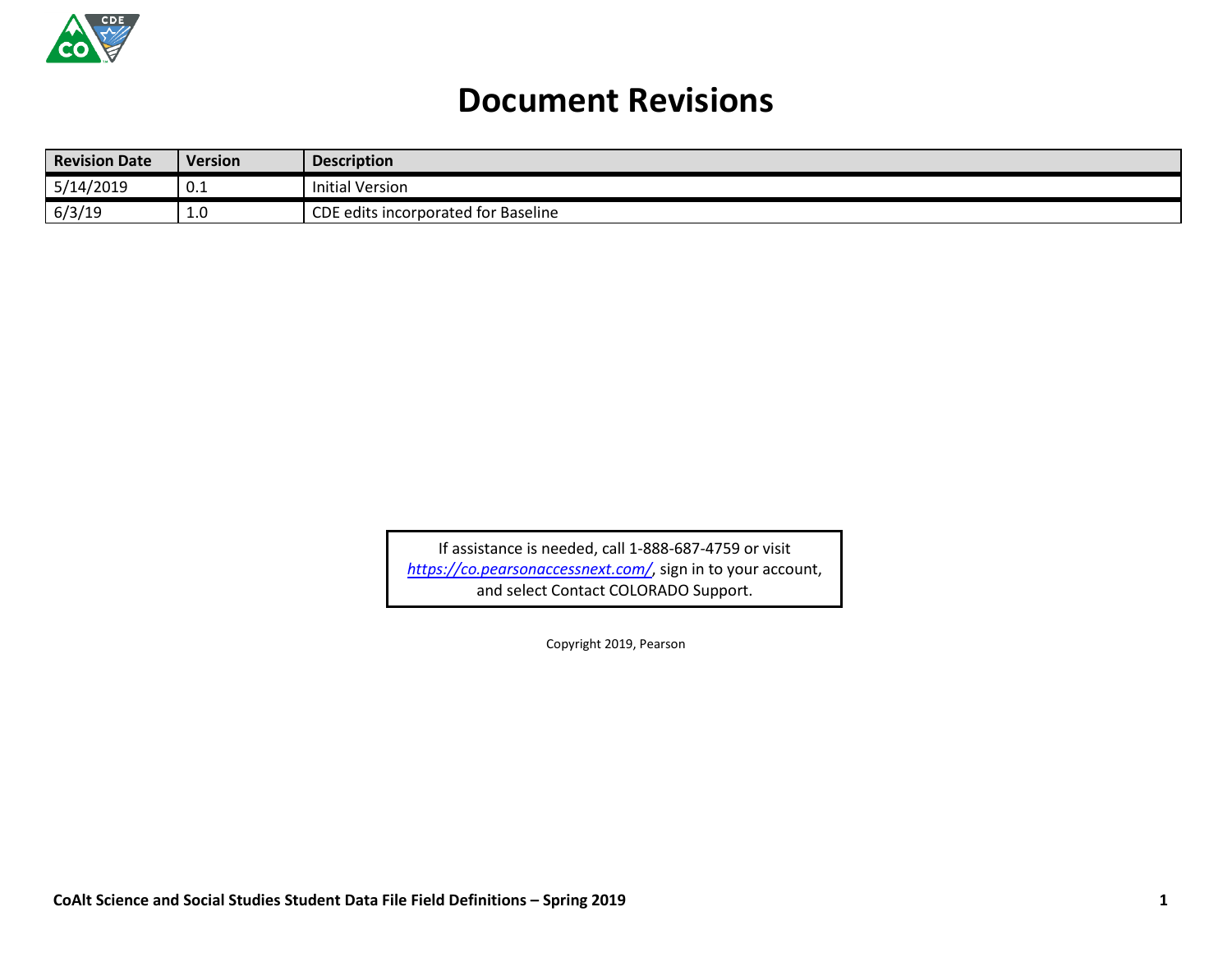

#### **CoAlt Science and Social Studies Spring 2019**

#### **Student Data File Field Definitions**

Listed below is the file layout for the CoAlt Science and Social Studies Student Data File and instructions for accessing the file. The district and school files are in .csv format. The first row of the file contains the headers; subsequent rows contain the data.

Student records do not have aggregate score information in fields CA-CR if a Not Tested or Void Code was applied to the record. For student records without Not Tested or Void Coding, the fields contain data appropriate for the particular subject and grade.

#### **Exporting the Student Data File**

- 1. Sign into PearsonAccess<sup>next</sup>.
- 2. Select CoAlt: Science and Social Studies Spring 2019 from the administration dropdown in PearsonAccess<sup>next</sup>.
- 3. Select **Published Reports** under the **Reports** dropdown menu.
- 4. Check the box next to the name of the file.
- 5. Select **Download**.

**Note:** If you receive a notice that the file is too large to download, click on the name of the file, and it will download.

#### **Importing the file into Excel**

- 1. Open Excel.
- 2. Select the **Data** tab.
- 3. In the **Get External Data** group, select **From Text**.
- 4. Locate the downloaded Student Data File.
- 5. Double-click the file name or select the file and click **Import**.
- 6. The Text Import Wizard will open.

Step 1: Set original data type to **Delimited**. Select **Next**.

Step 2: Set delimiter to **Comma** only. Select **Next**.

Step 3: To retain leading zeros on fields (e.g., grade), first select all fields in the data preview, then select **Text** as the column data format to import data as text. Select **Finish**.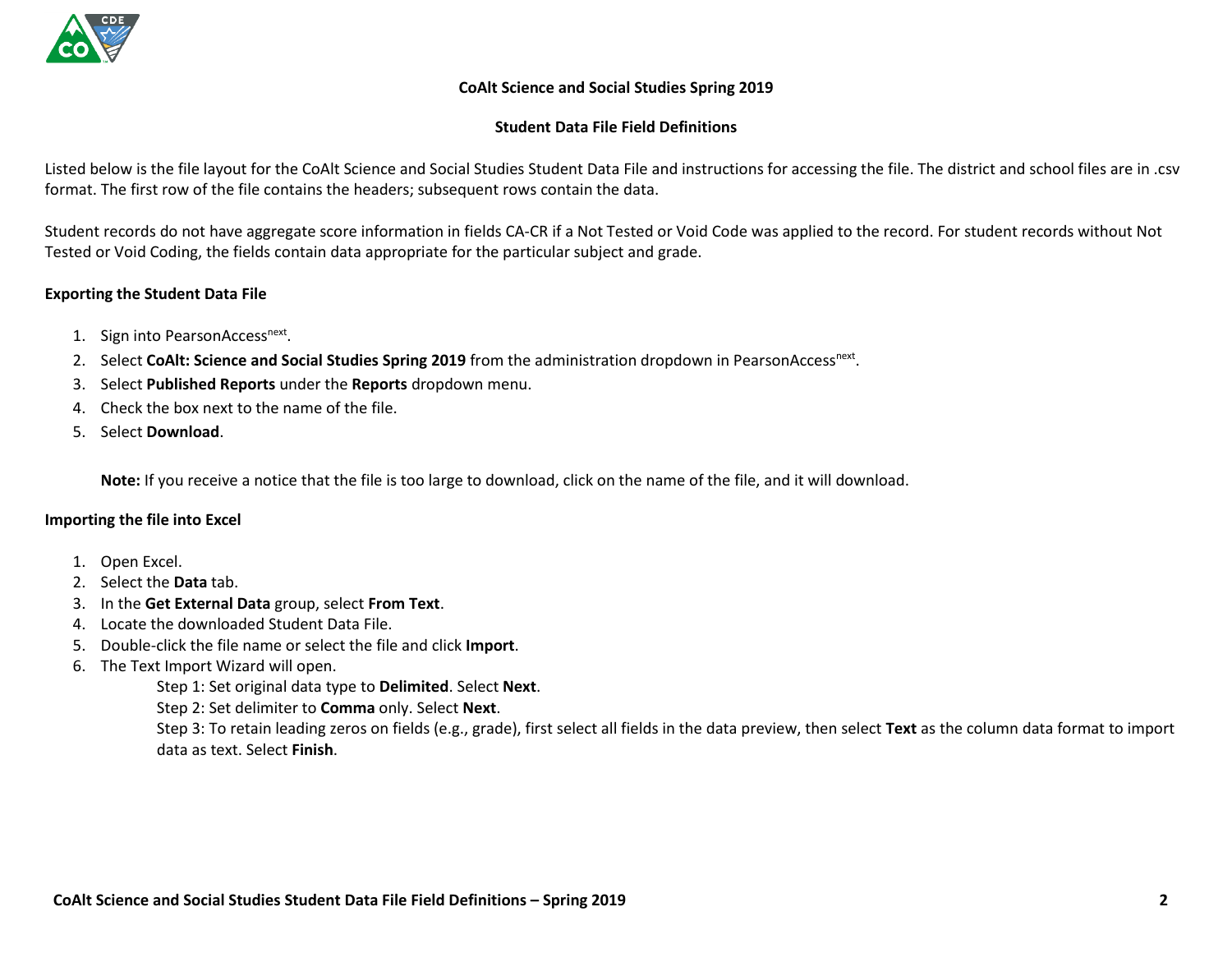

### **Student Data**

| Column       | <b>Field Name</b>                   | <b>Field</b>   | <b>Field Definitions</b>                                                                              | <b>Expected Values</b>                                 |
|--------------|-------------------------------------|----------------|-------------------------------------------------------------------------------------------------------|--------------------------------------------------------|
| Letter       |                                     | Length         |                                                                                                       |                                                        |
| A            | <b>State Abbreviation</b>           | $\overline{2}$ |                                                                                                       | $CO = Colorado$                                        |
| B            | <b>Testing District Code</b>        | 15             | The district responsible for administering the test for a student.                                    | $A-Z$<br>$0 - 9$                                       |
|              |                                     |                | Identifier Length = 4                                                                                 |                                                        |
| $\mathsf{C}$ | <b>Testing School Code</b>          | 15             | The school responsible for administering the test for a student.                                      | $A-Z$<br>$0 - 9$                                       |
|              |                                     |                | Identifier Length = 4                                                                                 |                                                        |
| ID           | Responsible District Code           | 15             | The district responsible for specific educational services and/or<br>instruction of the student.      | $A-Z$<br>$0 - 9$                                       |
|              |                                     |                | Identifier Length = 4                                                                                 |                                                        |
| IE.          | Responsible School Code             | 15             | The school responsible for specific educational services and/or<br>instruction of the student.        | $A-Z$<br>$0 - 9$                                       |
|              |                                     |                | Identifier Length = 4                                                                                 |                                                        |
| l F          | State Student Identifier<br>(SASID) | 10             | A unique 10 digit code assigned to a student by CDE.                                                  | $A-Z$<br>$0 - 9$<br>No embedded spaces                 |
| G            | Local Student Identifier            | 30             | A unique number or alphanumeric code assigned to a student by a<br>school system or any other entity. | $A-Z$<br>$0 - 9$<br>No embedded spaces<br><b>Blank</b> |
| lн           | Pearson Student Identifier          | 36             | Unique student code assigned by PearsonAccessnext.                                                    | $A-Z$<br>$0 - 9$                                       |
|              | Last or Surname                     | 35             | The full legal last name borne in common by members of a family.                                      | $A-Z$<br>$0-9$<br>(Standard Apostrophe)                |
|              |                                     |                |                                                                                                       | <b>Embedded Spaces</b>                                 |
|              | First Name                          | 35             | The full legal first name given to a person at birth, baptism, or<br>through legal change.            | A-Z<br>$0 - 9$                                         |
|              |                                     |                |                                                                                                       | (Standard Apostrophe)<br><b>Embedded Spaces</b>        |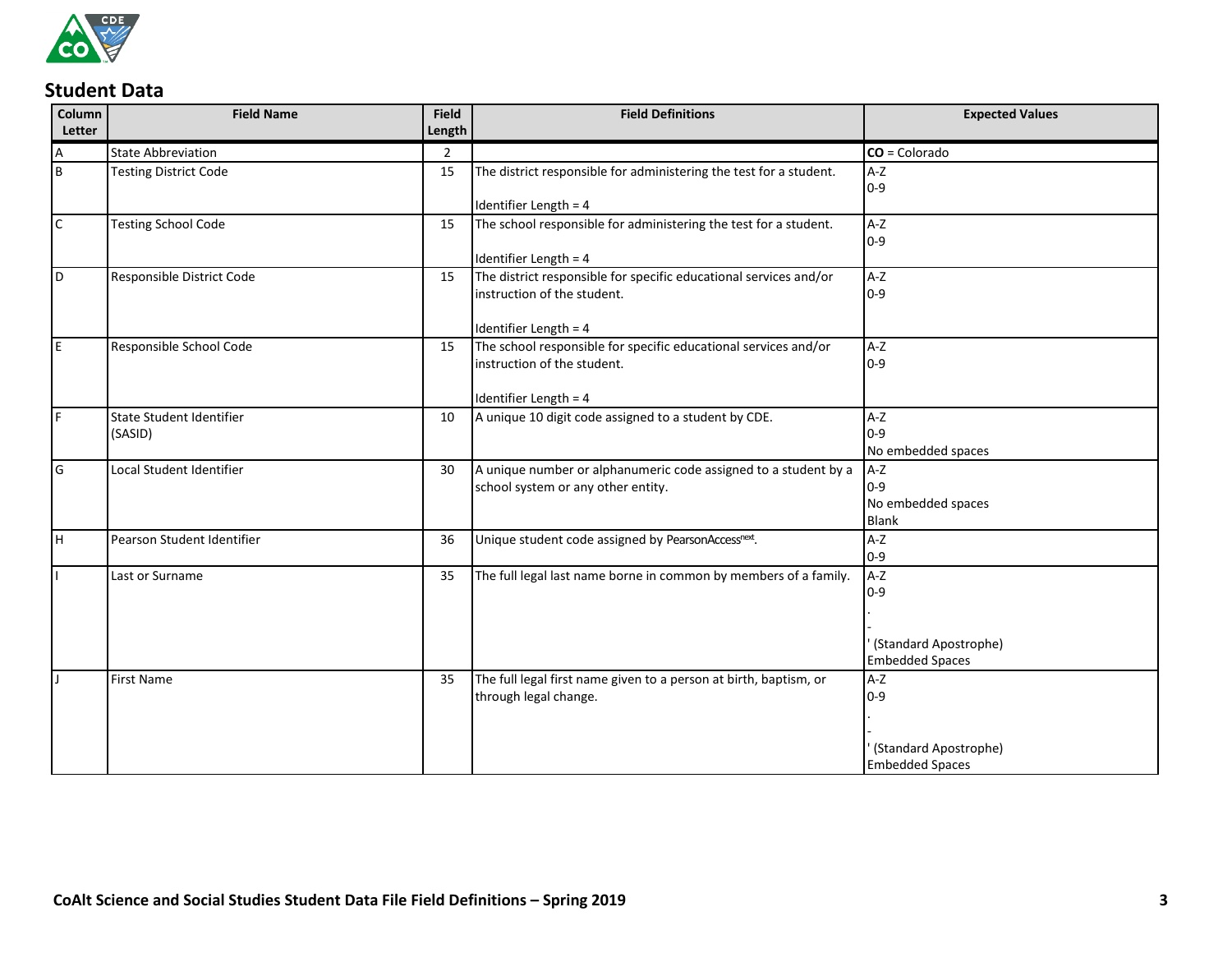

| Column<br>Letter | <b>Field Name</b>                         | <b>Field</b><br>Length | <b>Field Definitions</b>                                                                                                                                                                                                                                                        | <b>Expected Values</b>                                                                                            |
|------------------|-------------------------------------------|------------------------|---------------------------------------------------------------------------------------------------------------------------------------------------------------------------------------------------------------------------------------------------------------------------------|-------------------------------------------------------------------------------------------------------------------|
| К                | Middle Name                               | 35                     | A full legal middle name given to a person at birth, baptism, or<br>through legal change.                                                                                                                                                                                       | $A-Z$<br>$0 - 9$                                                                                                  |
|                  |                                           |                        |                                                                                                                                                                                                                                                                                 | (Standard Apostrophe)<br><b>Embedded Spaces</b><br><b>Blank</b>                                                   |
|                  | <b>Birthdate</b>                          | 10                     | The year, month and day on which a person was born.                                                                                                                                                                                                                             | YYYY-MM-DD                                                                                                        |
| M                | Sex                                       | $\mathbf{1}$           | The concept describing the biological traits that distinguish the<br>males and females of a species.                                                                                                                                                                            | $F =$ Female<br>$M = Male$                                                                                        |
| $\mathsf{N}$     | Date First Enrolled in US School          | 20                     | The first date on which the student enrolled in a US public school.                                                                                                                                                                                                             | YYYY-MM-DD<br><b>Blank</b>                                                                                        |
| $\mathsf O$      | Grade Level When Assessed                 | $\overline{2}$         | The grade of a student when assessed.                                                                                                                                                                                                                                           | $04$ = Fourth grade<br>$05$ = Fifth grade<br>$07$ = Seventh grade<br>$08 =$ Eighth grade<br>$11$ = Eleventh grade |
| $\vert$ P        | Hispanic or Latino Ethnicity              | $\mathbf{1}$           | An indication that the person traces his or her origin or descent to<br>Mexico, Puerto Rico, Cuba, Central and South America, and other<br>Spanish cultures, regardless of race.                                                                                                | $Y = Yes$<br>$N = No$<br>Blank                                                                                    |
| Q                | American Indian or Alaska Native          | $\mathbf{1}$           | A person having origins in any of the original peoples of North and<br>South America (including Central America), and who maintains<br>cultural identification through tribal affiliation or community<br>attachment.                                                           | $Y = Yes$<br>$N = No$<br>Blank                                                                                    |
| R                | Asian                                     | $\mathbf{1}$           | A person having origins in any of the original peoples of the Far<br>East, Southeast Asia, or the Indian Subcontinent. This area includes, $N = No$<br>for example, Cambodia, China, India, Japan, Korea, Malaysia,<br>Pakistan, the Philippine Islands, Thailand, and Vietnam. | $Y = Yes$<br><b>Blank</b>                                                                                         |
| S                | <b>Black or African American</b>          | $\mathbf{1}$           | A person having origins in any of the black racial groups of Africa.                                                                                                                                                                                                            | $Y = Yes$<br>$N = No$<br><b>Blank</b>                                                                             |
| T                | Native Hawaiian or Other Pacific Islander | $\mathbf{1}$           | A person having origins in any of the original peoples of Hawaii,<br>Guam, Samoa, or other Pacific Islands.                                                                                                                                                                     | $Y = Yes$<br>$N = No$<br><b>Blank</b>                                                                             |
| U                | White                                     | $\mathbf{1}$           | A person having origins in any of the original peoples of Europe,<br>Middle East, or North Africa.                                                                                                                                                                              | $Y = Yes$<br>$N = No$<br><b>Blank</b>                                                                             |
| $\vee$           | Filler Field                              | $\mathbf{1}$           |                                                                                                                                                                                                                                                                                 | N/A                                                                                                               |
| W                | <b>Gifted and Talented</b>                | $\mathbf{1}$           | An indication that the student is participating in and served by a<br>Gifted/Talented program.                                                                                                                                                                                  | $Y = Yes$<br>$N = No$<br><b>Blank</b>                                                                             |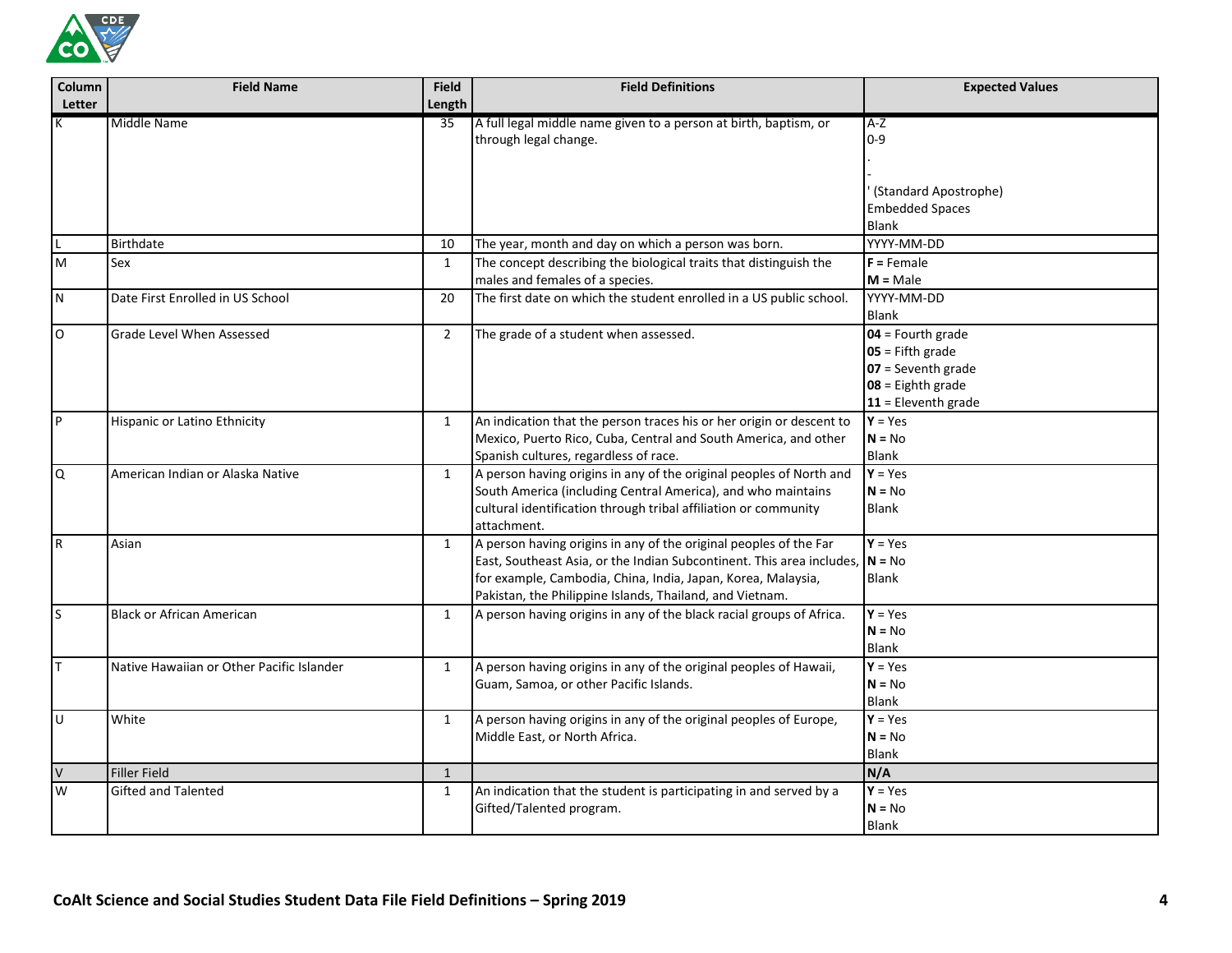

| Column      | <b>Field Name</b>                | <b>Field</b> | <b>Field Definitions</b>                                                                                                                                                                                                                                                                                                                                                                                                                                                    | <b>Expected Values</b>                                                                                                                                                                                                                                                                                                                                                                                                                          |
|-------------|----------------------------------|--------------|-----------------------------------------------------------------------------------------------------------------------------------------------------------------------------------------------------------------------------------------------------------------------------------------------------------------------------------------------------------------------------------------------------------------------------------------------------------------------------|-------------------------------------------------------------------------------------------------------------------------------------------------------------------------------------------------------------------------------------------------------------------------------------------------------------------------------------------------------------------------------------------------------------------------------------------------|
| Letter<br>X | <b>Migrant Status</b>            | Length<br>1  | Persons who are, or whose parents or spouses are, migratory<br>agricultural workers, including migratory dairy workers, or<br>migratory fishers, and who, in the preceding 36 months, in order to Blank                                                                                                                                                                                                                                                                     | $Y = Yes$<br>$N = No$                                                                                                                                                                                                                                                                                                                                                                                                                           |
|             |                                  |              | obtain, or accompany such parents or spouses, in order to obtain,<br>temporary or seasonal employment in agricultural or fishing work<br>(A) have moved from one LEA to another; (B) in a state that<br>comprises a single LEA, have moved from one administrative area<br>to another within such LEA; or (C) reside in an LEA of more than<br>15,000 square miles, and migrate a distance of 20 miles or more to<br>a temporary residence to engage in a fishing activity. |                                                                                                                                                                                                                                                                                                                                                                                                                                                 |
| Y           | Economic Disadvantage Status     | $\mathbf{1}$ | An indication that the student met the State criteria for<br>classification as having an economic disadvantage.                                                                                                                                                                                                                                                                                                                                                             | $Y = Yes$<br>$N = No$<br><b>Blank</b>                                                                                                                                                                                                                                                                                                                                                                                                           |
| Z           | <b>Student With Disabilities</b> | 3            | A student with disability may only receive allowable<br>accommodations if the student has an IEP or 504 plan.                                                                                                                                                                                                                                                                                                                                                               | <b>IEP</b> = Student has IEP<br>504 = Student has 504 Plan<br>N = No, student does not have IEP or 504 plan<br><b>Blank</b>                                                                                                                                                                                                                                                                                                                     |
| AA          | <b>Primary Disability Type</b>   | $\mathbf{3}$ | The major or overriding disability condition that best describes a<br>person's impairment.                                                                                                                                                                                                                                                                                                                                                                                  | $AUT =$ Autism<br>$DB = Deaf-blindness$<br><b>DD</b> = Developmental delay<br><b>EMN</b> = Emotional disturbance<br>$HI = Hearing impairment$<br>ID = Intellectual Disability<br><b>MD</b> = Multiple disabilities<br>OI = Orthopedic impairment<br>OHI = Other health impairment<br><b>SLD</b> = Specific learning disability<br>SLI = Speech or language impairment<br>TBI = Traumatic brain injury<br>VI = Visual impairment<br><b>Blank</b> |
| AB          | Homeless                         | 3            | Student meets the criteria of a homeless individual according to<br>the 2001 McKinney-Vento reauthorization Act.                                                                                                                                                                                                                                                                                                                                                            | $0 = No$<br>$3$ = Yes and is in the physical custody of a parent<br>or guardian<br>$4$ = Yes and is not in the physical custody of a<br>parent or guardian (unaccompanied youth)<br><b>Blank</b>                                                                                                                                                                                                                                                |
| AC          | Language Background              | 3            | Visit the following CDE link for a complete list of language<br>background codes:<br>http://www.cde.state.co.us/DataPipeline/org language codes.asp                                                                                                                                                                                                                                                                                                                         | $A-Z$<br>$000 = N/A$<br><b>Blank</b>                                                                                                                                                                                                                                                                                                                                                                                                            |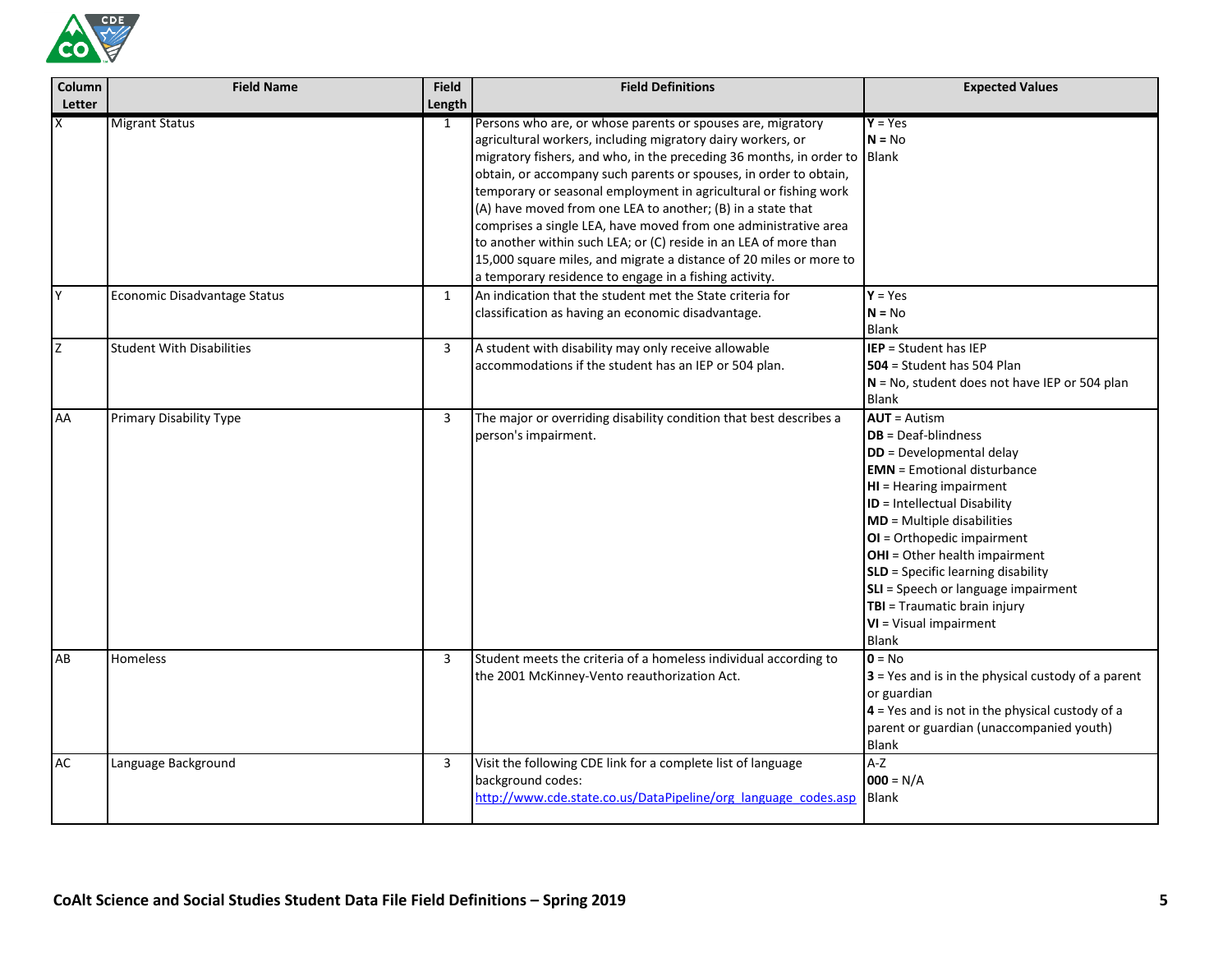

| Column<br>Letter | <b>Field Name</b>             | <b>Field</b><br>Length | <b>Field Definitions</b>                                                                                                                                                               | <b>Expected Values</b>                                                                                                                                                                                                                                                                                                                                                                                                             |
|------------------|-------------------------------|------------------------|----------------------------------------------------------------------------------------------------------------------------------------------------------------------------------------|------------------------------------------------------------------------------------------------------------------------------------------------------------------------------------------------------------------------------------------------------------------------------------------------------------------------------------------------------------------------------------------------------------------------------------|
| <b>AD</b>        | Language Proficiency          | 3                      | A student's English language proficiency is described by his or her<br>ability to speak, listen, read, and write in English.                                                           | $0 = Not Applicable$<br>$1 = NEP - Non English Proficient$<br>2 = LEP - Limited English Proficient<br>4 = PHLOTE - English Proficient<br>$5$ = FELL - Former ELL<br>$6$ = FEP - Monitor Year 1<br>7 = FEP - Monitor Year 2<br>$8$ = FEP - Exited Year 1<br>$9$ = FEP - Exited Year 2<br><b>Blank</b>                                                                                                                               |
| AE               | Language Instruction Program  | 3                      | Student is currently enrolled in language instruction program.<br>Indicates the type of English language instructional program used<br>to educate a student who is an English learner. | 00 = No or Not Applicable<br>01 = English as a Second Language (ESL) or English<br>Language Development (ELD)<br>02 = Dual Language or Two-way Immersion<br>03 = Transitional Bilingual Education or Early-Exit<br><b>Bilingual Education</b><br>04 = Content Classes with integrated ESL Support<br>05 = Newcomer programs<br>$97 = Other$<br>98 = Not in a Language Instruction Program,<br><b>Parent Choice</b><br><b>Blank</b> |
| AF               | Title 1                       | 3                      | Student receives Title 1 funding.                                                                                                                                                      | $0 = No$<br>$1 = Yes$<br><b>Blank</b>                                                                                                                                                                                                                                                                                                                                                                                              |
| AG               | <b>Continuous in District</b> | $\mathbf{3}$           | Student enrolled in the district continuously since the October<br>Count date for 2018.                                                                                                | $0 = No$<br>$1 = Yes$<br><b>Blank</b>                                                                                                                                                                                                                                                                                                                                                                                              |
| AH               | Continuous in School          | 3                      | Student enrolled in the school continuously since the October<br>Count date for 2018.                                                                                                  | $0 = No$<br>$1 = Yes$<br><b>Blank</b>                                                                                                                                                                                                                                                                                                                                                                                              |
| Al               | Expelled                      | $\mathbf{3}$           | Student expelled from school or district.                                                                                                                                              | $0 = No$<br>$1 = Yes (Expelled)$<br><b>Blank</b>                                                                                                                                                                                                                                                                                                                                                                                   |
| ${\sf A}$        | <b>Filler Field</b>           | 20                     |                                                                                                                                                                                        | N/A                                                                                                                                                                                                                                                                                                                                                                                                                                |
| AK               | <b>Filler Field</b>           | 50                     |                                                                                                                                                                                        | N/A                                                                                                                                                                                                                                                                                                                                                                                                                                |
| AL               | <b>Filler Field</b>           | 45                     |                                                                                                                                                                                        | N/A                                                                                                                                                                                                                                                                                                                                                                                                                                |
| AM               | <b>Test Code</b>              | 5                      | Identifier assigned to the test name.                                                                                                                                                  | <b>SS04A</b> = Grade 4 Social Studies<br><b>SC05A</b> = Grade 5 Science<br><b>SS07A</b> = Grade 7 Social Studies<br><b>SC08A</b> = Grade 8 Science<br><b>SCHSA</b> = High School Science                                                                                                                                                                                                                                           |
| AN               | <b>Filler Field</b>           | $\mathbf{1}$           |                                                                                                                                                                                        | N/A                                                                                                                                                                                                                                                                                                                                                                                                                                |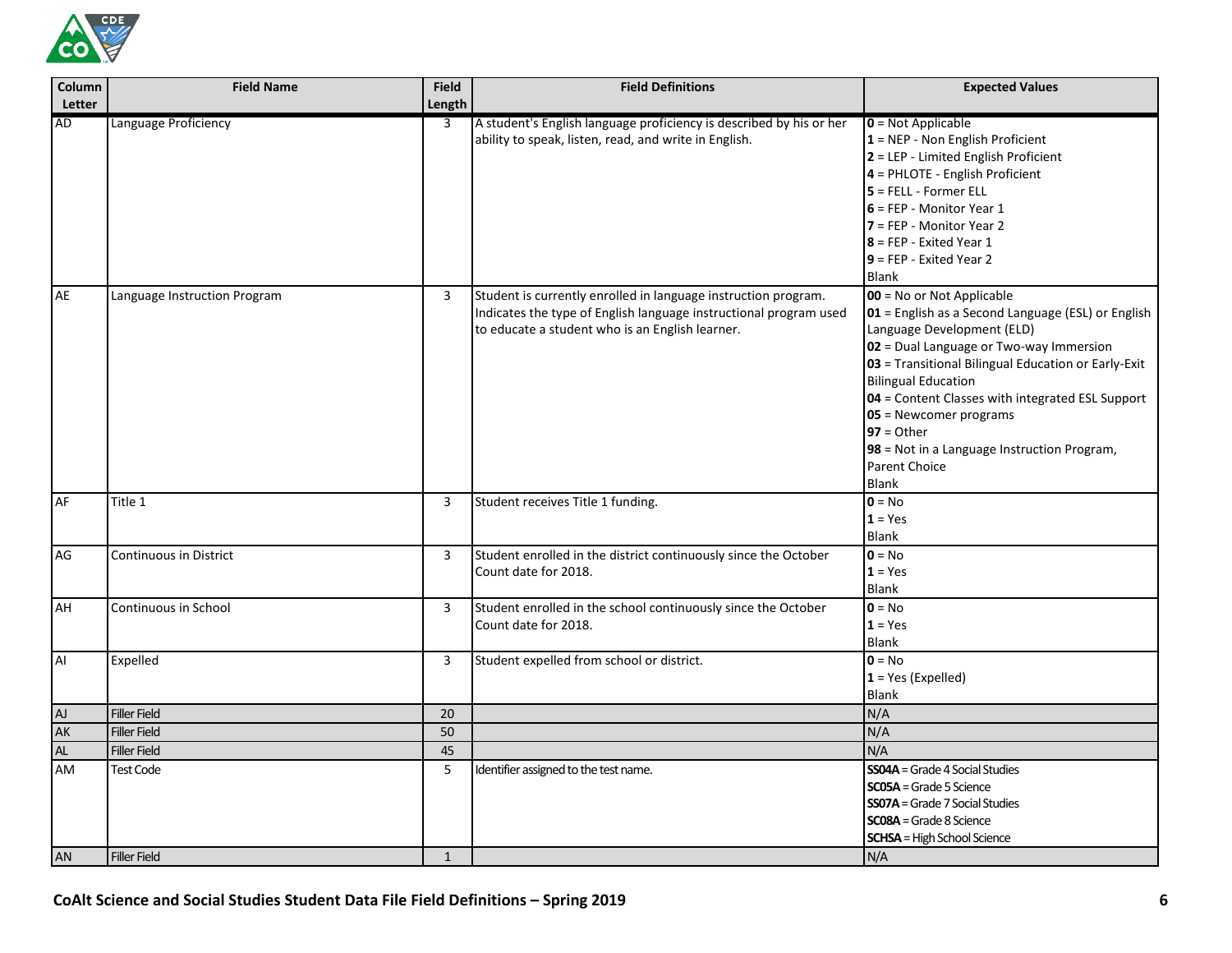

| Column         | <b>Field Name</b>                 | <b>Field</b>   | <b>Field Definitions</b>                                                                                            | <b>Expected Values</b>                                                                                                                                                                                                                                                                                                           |
|----------------|-----------------------------------|----------------|---------------------------------------------------------------------------------------------------------------------|----------------------------------------------------------------------------------------------------------------------------------------------------------------------------------------------------------------------------------------------------------------------------------------------------------------------------------|
| Letter         |                                   | Length         |                                                                                                                     |                                                                                                                                                                                                                                                                                                                                  |
| A <sub>O</sub> | <b>Student Test UUID</b>          | 36             | System generated unique identifier assigned to the student test                                                     | $A-Z$<br>$0 - 9$<br><b>Blank</b>                                                                                                                                                                                                                                                                                                 |
| AP             | Form ID                           | 50             |                                                                                                                     | $A-Z$<br>$0 - 9$<br><b>Blank</b>                                                                                                                                                                                                                                                                                                 |
| <b>AQ</b>      | <b>Test Status</b>                | $\overline{7}$ |                                                                                                                     | Assign<br><b>Testing</b><br><b>Attempt</b>                                                                                                                                                                                                                                                                                       |
| AR             | <b>Total Test Items</b>           | $\overline{3}$ | Total number of questions/items on an administered test. Only displayed if<br>Test Attemptedness Flag is not blank. | $0 - 9$<br>blank                                                                                                                                                                                                                                                                                                                 |
| <b>AS</b>      | <b>Test Attemptedness Flag</b>    | $\mathbf{1}$   | Flag indicating the test met test attempt criteria.                                                                 | $Y = Test$ attempt processed and met test attempt<br>criteria.<br>$N = Test$ attempt processed and did NOT meet<br>test attempt criteria.<br>Blank = Test attempt not yet processed to<br>determine if attempted.                                                                                                                |
| AT             | <b>Total Test Items Attempted</b> | $\overline{3}$ | Total number of items attempted on the test. Only displayed if Test<br>Attemptedness Flag is not blank.             | $0 - 9$<br>blank                                                                                                                                                                                                                                                                                                                 |
| AU             | <b>Not Tested Code</b>            | $\mathbf{1}$   | Flag for Not Tested Reason.                                                                                         | <b>Blank</b>                                                                                                                                                                                                                                                                                                                     |
| AV             | Not Tested Reason                 | $\overline{2}$ | Reason associated with the Not Tested Code.                                                                         | $00 =$ Absent<br>01 = Took Other Assessment OR Duplicate<br>Registration/Attempt<br>03 = Withdrew Before/During Testing<br>04 = Student Test Refusal<br>$05$ = State Use Only<br>06 = Misadministration<br>07 = Medical Exemption<br>08 = Part Time Public and Part Time Home School<br>Student<br>$09$ = Parent Excuse<br>Blank |
| <b>AW</b>      | Void Score Code                   | 1              | Flag for voiding the test attempt score.                                                                            | $Y = Yes$<br><b>Blank</b>                                                                                                                                                                                                                                                                                                        |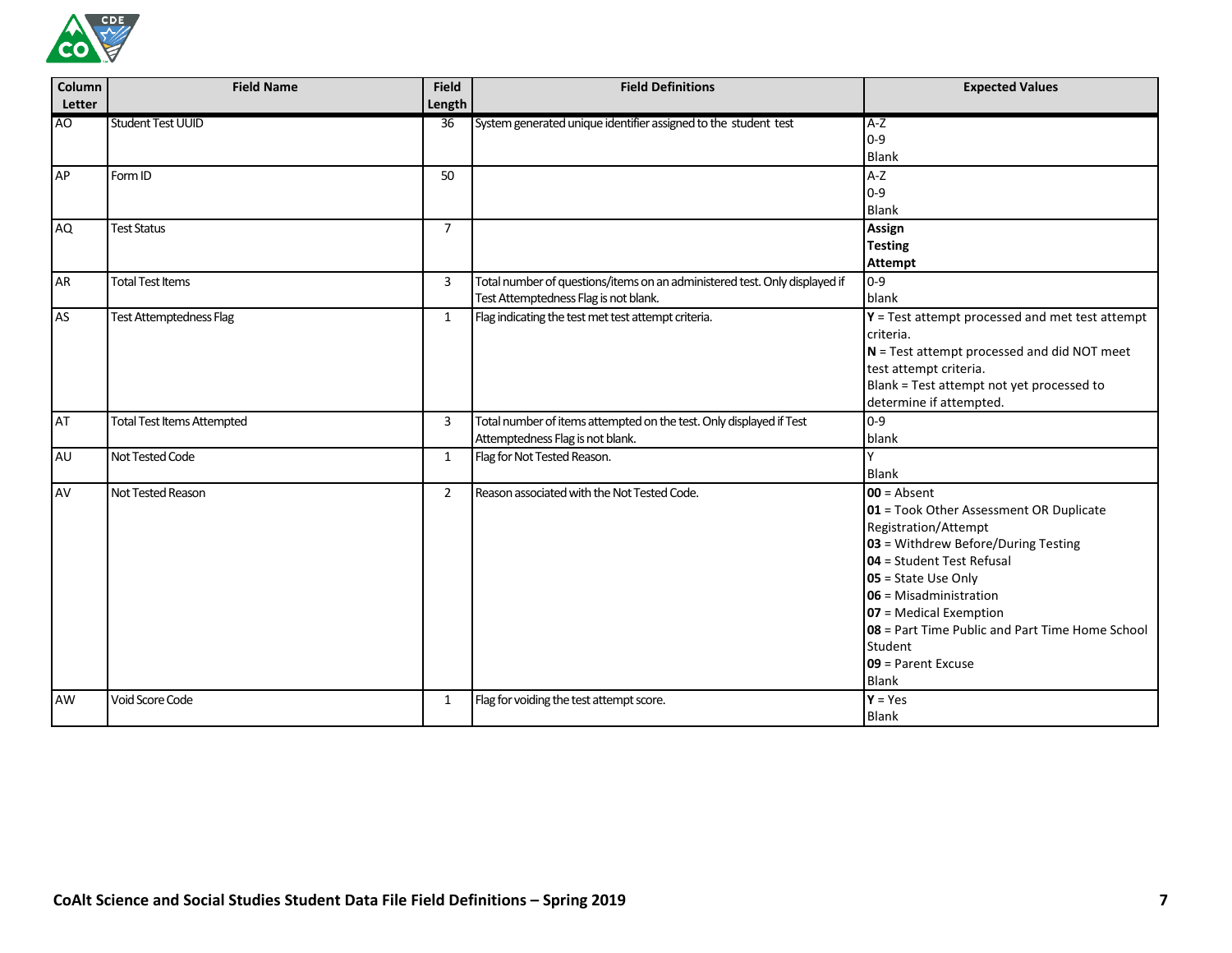

| Column          | <b>Field Name</b>                                   | <b>Field</b>        | <b>Field Definitions</b>                                                                        | <b>Expected Values</b>                                                                                                                                                                                                                                                                                                                                                                                                                                                                                                                                       |
|-----------------|-----------------------------------------------------|---------------------|-------------------------------------------------------------------------------------------------|--------------------------------------------------------------------------------------------------------------------------------------------------------------------------------------------------------------------------------------------------------------------------------------------------------------------------------------------------------------------------------------------------------------------------------------------------------------------------------------------------------------------------------------------------------------|
| Letter          |                                                     | Length              |                                                                                                 |                                                                                                                                                                                                                                                                                                                                                                                                                                                                                                                                                              |
| AX              | Void Score Reason                                   | 2                   | Reason associated with the Void Test Score Code.                                                | 01 = Took Other Assessment OR Duplicate<br>Registration/Attempt<br>02 = Interrupted and Not Completed<br>03 = Withdrew Before/During Testing<br>04 = Student Test Refusal<br>05 = Non-approved Accommodation<br>06 = Misadministration<br>07 = Medical Exemption<br>08 = Part Time Public and Part Time Home School<br>Student<br>09 = Parent Excuse<br>10 = State Use Only<br>Blank                                                                                                                                                                         |
| AY              | Calculated Invalidation                             | 30                  | Automatically populated based on Not Tested, Void Test Score, and Report<br>Suppression fields. | Absent<br><b>Other Assessment OR Duplicate</b><br>1st Year in US English Learner<br><b>Interrupted and Not Completed</b><br><b>Withdrew Before/During Testing</b><br><b>Student Test Refusal</b><br><b>State Use</b><br><b>Non-approved Accommodation</b><br>Misadministration<br><b>Medical Exemption</b><br><b>Part Time Public/Home School</b><br><b>Parent Excuse</b><br><b>Valid Score</b><br><b>Not Attempted</b>                                                                                                                                      |
| <b>AZ</b>       | <b>Report Suppression Code</b>                      | $\overline{2}$      | If Report Suppression Action is non-blank then Report Suppression<br>Code must be non-blank.    | 01 = Report Suppression Code reason 1<br>03 = Report Suppression Code reason 3<br>06 = Report Suppression Code reason 6<br><b>Blank</b>                                                                                                                                                                                                                                                                                                                                                                                                                      |
| <b>BA</b><br>BB | <b>Report Suppression Action</b><br>Assessment Year | $\overline{2}$<br>9 | Description of the reporting action associated with the Report<br>Suppression Code.             | $02$ = The student record receives a Student<br>Performance Report (SPR) with a summative score<br>and the student record is included on the Roster<br>Report with a summative score. The student is<br>excluded from all Aggregate reports (Growth and<br>Performance views for School, State, District).<br>05 = The student record only receives a Student<br>Performance Report (SPR). The student record is<br>excluded from the Roster Report and all<br>Aggregate reports (Growth and Performance<br>views for School, State, District).<br>2018-2019 |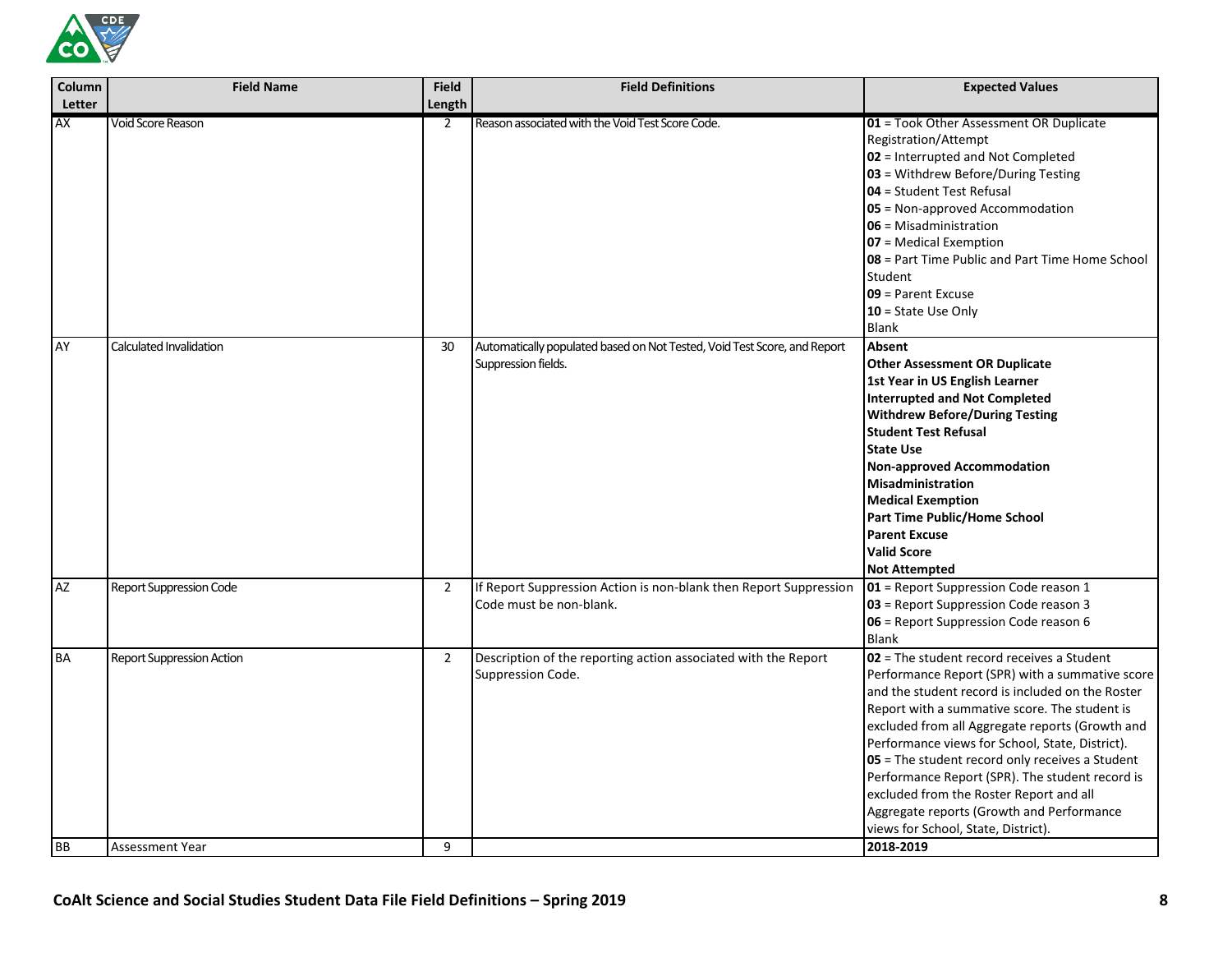

| Column    | <b>Field Name</b>            | Field          | <b>Field Definitions</b> | <b>Expected Values</b>                         |
|-----------|------------------------------|----------------|--------------------------|------------------------------------------------|
| Letter    |                              | Length         |                          |                                                |
| <b>BC</b> | Subject                      | 35             |                          | <b>Science</b>                                 |
|           |                              |                |                          | <b>Social Studies</b>                          |
| <b>BD</b> | Federal Race Ethnicity       | $\overline{2}$ |                          | 01 = American Indian or Alaska Native          |
|           |                              |                |                          | $02 = Asian$                                   |
|           |                              |                |                          | 03 = Black or African American                 |
|           |                              |                |                          | 04 = Hispanic or Latino                        |
|           |                              |                |                          | $05 =$ White                                   |
|           |                              |                |                          | 06 = Native Hawaiian or other Pacific Islander |
|           |                              |                |                          | 07 = Two or more races                         |
|           |                              |                |                          | 00 = Could not resolve                         |
| <b>BE</b> | <b>Testing District Name</b> | 60             |                          | $A-Z$                                          |
|           |                              |                |                          | $0 - 9$                                        |
|           |                              |                |                          |                                                |
|           |                              |                |                          |                                                |
|           |                              |                |                          | (Standard Apostrophe)                          |
|           |                              |                |                          |                                                |
|           |                              |                |                          | &                                              |
|           |                              |                |                          |                                                |
|           |                              |                |                          |                                                |
|           |                              |                |                          |                                                |
|           |                              |                |                          |                                                |
|           |                              |                |                          | Embedded spaces                                |
| BF        | <b>Testing School Name</b>   | 60             |                          | $A-Z$                                          |
|           |                              |                |                          | $0 - 9$                                        |
|           |                              |                |                          |                                                |
|           |                              |                |                          |                                                |
|           |                              |                |                          | (Standard Apostrophe)                          |
|           |                              |                |                          |                                                |
|           |                              |                |                          |                                                |
|           |                              |                |                          |                                                |
|           |                              |                |                          |                                                |
|           |                              |                |                          |                                                |
|           |                              |                |                          |                                                |
|           |                              |                |                          | <b>Embedded spaces</b>                         |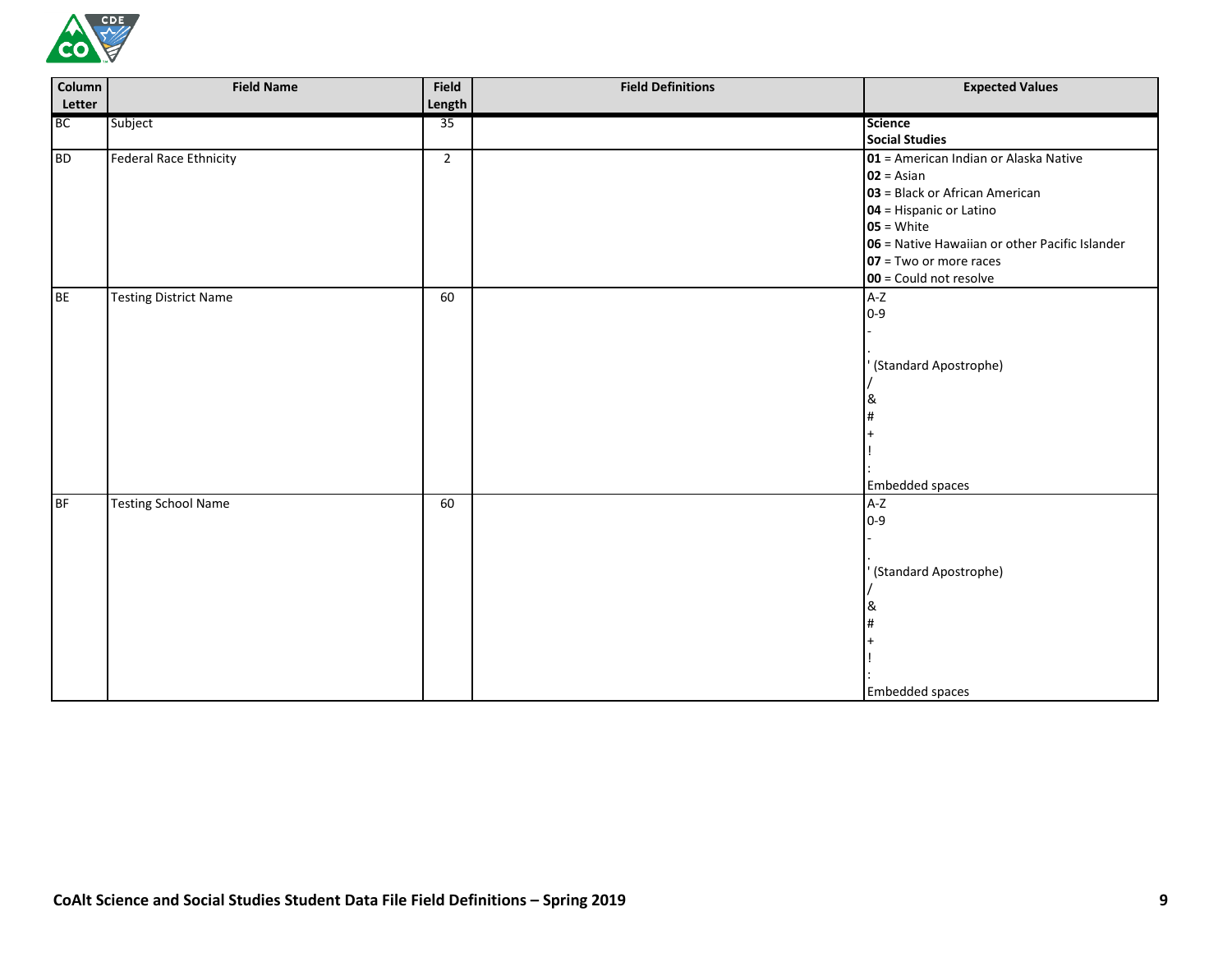

| Column         | <b>Field Name</b>         | Field          | <b>Field Definitions</b> | <b>Expected Values</b> |
|----------------|---------------------------|----------------|--------------------------|------------------------|
| Letter         |                           | Length         |                          |                        |
| <b>BG</b>      | Responsible District Name | 60             |                          | $A-Z$                  |
|                |                           |                |                          | $0 - 9$                |
|                |                           |                |                          |                        |
|                |                           |                |                          |                        |
|                |                           |                |                          | (Standard Apostrophe)  |
|                |                           |                |                          | &                      |
|                |                           |                |                          |                        |
|                |                           |                |                          |                        |
|                |                           |                |                          |                        |
|                |                           |                |                          |                        |
|                |                           |                |                          | <b>Embedded spaces</b> |
| <b>BH</b>      | Responsible School Name   | 60             |                          | $A-Z$                  |
|                |                           |                |                          | $0 - 9$                |
|                |                           |                |                          |                        |
|                |                           |                |                          |                        |
|                |                           |                |                          | (Standard Apostrophe)  |
|                |                           |                |                          |                        |
|                |                           |                |                          | &                      |
|                |                           |                |                          |                        |
|                |                           |                |                          |                        |
|                |                           |                |                          |                        |
|                |                           |                |                          | <b>Embedded spaces</b> |
| B <sub>1</sub> | <b>IEP Assist Tech</b>    | $\mathbf{1}$   |                          | $Y = Yes$              |
|                |                           |                |                          | $N = No$               |
|                |                           |                |                          | Blank                  |
| B              | <b>IEP Braille</b>        | $\mathbf 1$    |                          | $Y = Yes$              |
|                |                           |                |                          | $N = No$               |
|                |                           |                |                          | <b>Blank</b>           |
| <b>BK</b>      | IEP Eye Gaze              | $\overline{1}$ |                          | $Y = Yes$              |
|                |                           |                |                          | $N = No$               |
|                |                           |                |                          | <b>Blank</b>           |
| <b>BL</b>      | <b>IEP Mod Picture</b>    | $\mathbf{1}$   |                          | $Y = Yes$              |
|                |                           |                |                          | $N = No$               |
|                |                           |                |                          | <b>Blank</b>           |
| <b>BM</b>      | <b>IEP Objects</b>        | $\mathbf{1}$   |                          | $Y = Yes$              |
|                |                           |                |                          | $N = No$               |
|                |                           |                |                          | Blank                  |
| <b>BN</b>      | <b>IEP Sign Language</b>  | $\mathbf{1}$   |                          | $Y = Yes$              |
|                |                           |                |                          | $N = No$               |
|                |                           |                |                          | <b>Blank</b>           |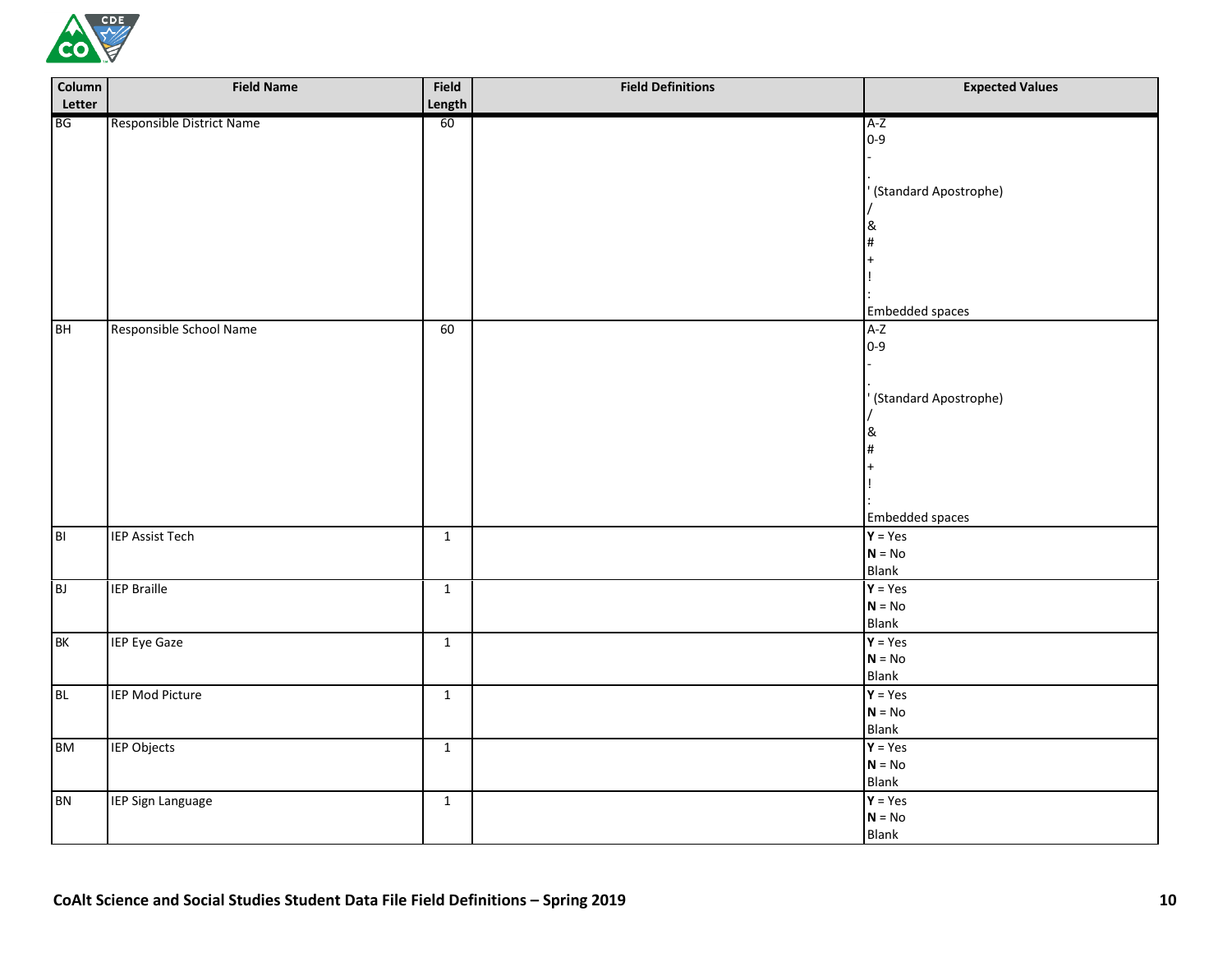

| Column<br>Letter | <b>Field Name</b>     | Field<br>Length | <b>Field Definitions</b>                                        | <b>Expected Values</b> |
|------------------|-----------------------|-----------------|-----------------------------------------------------------------|------------------------|
| <b>BO</b>        | <b>IEP Trans Lang</b> | $\mathbf{1}$    |                                                                 | $Y = Yes$              |
|                  |                       |                 |                                                                 | $N = No$               |
|                  |                       |                 |                                                                 | <b>Blank</b>           |
| <b>BP</b>        | IEP Accomm Other      | $\mathbf{1}$    |                                                                 | $\overline{Y}$ = Yes   |
|                  |                       |                 |                                                                 | $N = No$               |
|                  |                       |                 |                                                                 | Blank                  |
| <b>BQ</b>        | <b>Assist Tech</b>    | $\mathbf{1}$    |                                                                 | $Y = Yes$              |
|                  |                       |                 |                                                                 | $N = No$               |
|                  |                       |                 |                                                                 | Blank                  |
| <b>BR</b>        | <b>Braille</b>        | $\mathbf{1}$    |                                                                 | $Y = Yes$              |
|                  |                       |                 |                                                                 | $N = No$               |
|                  |                       |                 |                                                                 | <b>Blank</b>           |
| <b>BS</b>        | Eye Gaze              | $\mathbf{1}$    |                                                                 | $Y = Yes$              |
|                  |                       |                 |                                                                 | $N = No$               |
|                  |                       |                 |                                                                 | Blank                  |
| <b>BT</b>        | Mod Picture           | $\mathbf{1}$    |                                                                 | $Y = Yes$              |
|                  |                       |                 |                                                                 | $N = No$               |
|                  |                       |                 |                                                                 | Blank                  |
| <b>BU</b>        | Objects               | $\mathbf 1$     |                                                                 | $Y = Yes$              |
|                  |                       |                 |                                                                 | $N = No$               |
|                  |                       |                 |                                                                 | Blank                  |
| <b>BV</b>        | Sign Language         | $\mathbf 1$     |                                                                 | $Y = Yes$              |
|                  |                       |                 |                                                                 | $N = No$               |
|                  |                       |                 |                                                                 | <b>Blank</b>           |
| <b>BW</b>        | <b>Trans Lang</b>     | $\mathbf 1$     |                                                                 | $Y = Yes$              |
|                  |                       |                 |                                                                 | $N = No$               |
|                  |                       |                 |                                                                 | Blank                  |
| <b>BX</b>        | Accomm Other          | $\mathbf{1}$    |                                                                 | $Y = Yes$              |
|                  |                       |                 |                                                                 | $N = No$               |
|                  |                       |                 |                                                                 | Blank                  |
| <b>BY</b>        | First Name            | 25              | Text Examiner's first name                                      | $A-Z$                  |
|                  |                       |                 |                                                                 | $0 - 9$                |
|                  |                       |                 |                                                                 | <b>Blank</b>           |
| <b>BZ</b>        | Last Name             | 25              | Test Examiner's last name                                       | $A-Z$<br>$0 - 9$       |
|                  |                       |                 |                                                                 | Blank                  |
|                  |                       |                 |                                                                 | $0-9$                  |
| <b>CA</b>        | Scale Score           | 3               | Scale Score at the overall test level                           | Blank                  |
|                  | <b>CSEM</b>           |                 | Conditional Standard Error of Measure at the overall test level | $0-9$                  |
| CB               |                       | $\mathbf{3}$    |                                                                 | Blank                  |
|                  |                       |                 |                                                                 |                        |